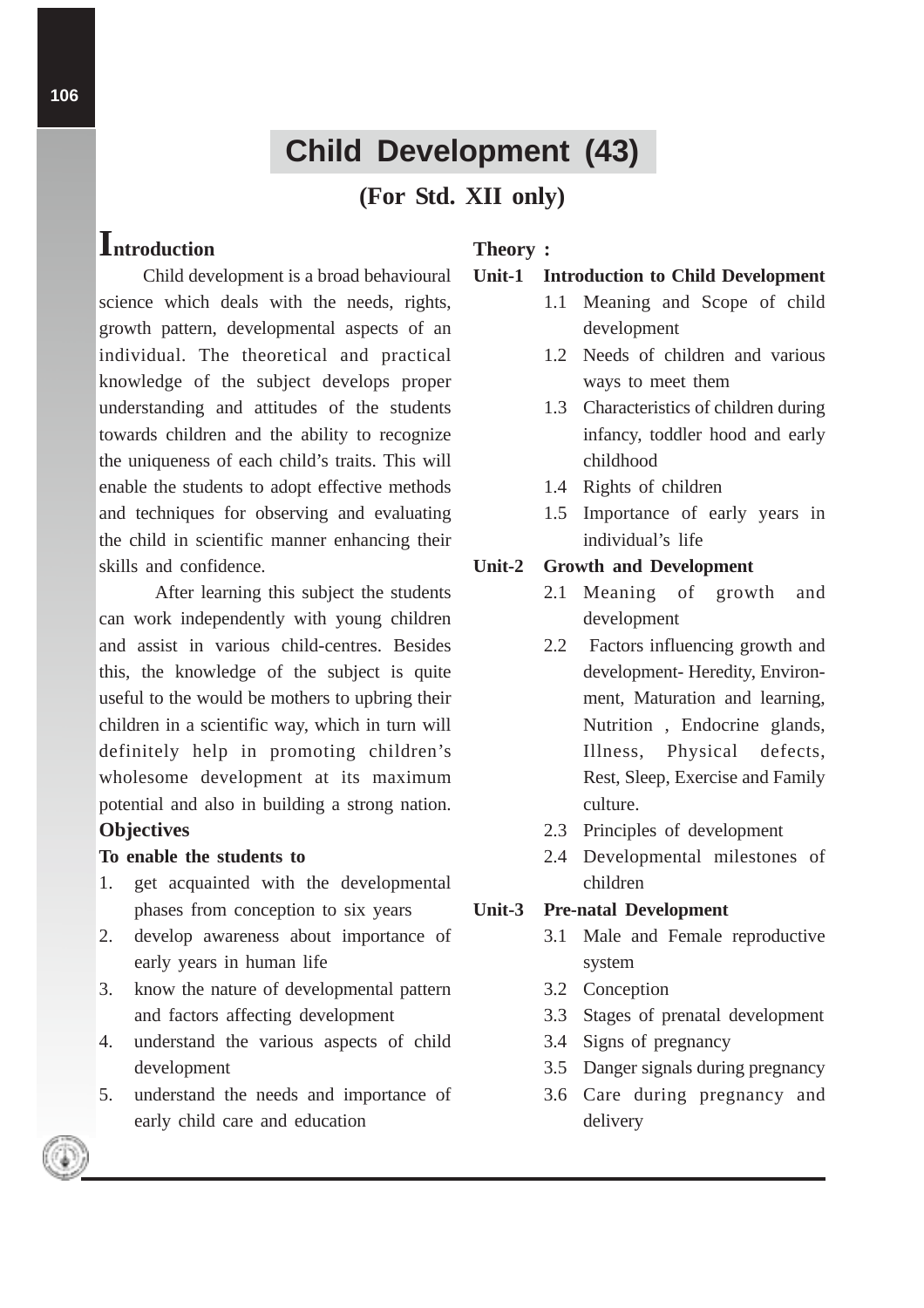3.7 Factors influencing prenatal development

#### **Unit-4 Neonatal Period**

- 4.1 Physical appearance of the new born baby
- 4.2 Neonatal adjustment to postnatal life
- 4.3 Reflexes of newborn
- 4.4 Care of new born

**Unit-5 Physical Development during infancy and early childhood**

- 5.1 Meaning and importance of physical development
- 5.2 Aspects of physical development – Height and weight, Body proportions, Muscles, Bone and teeth
- 5.3 Physical development during infancy
- 5.4 Physical development during early childhood
- 5.5 Factors influencing physical development

## **Unit-6 Motor Development during infancy and early childhood**

- 6.1 Meaning and importance of motor development
- 6.2 Sequence of motor development
- 6.3 Development of gross and finer motor skills
- 6.4 Handedness
- 6.5 Motor development during infancy
- 6.6 Motor development during early childhood
- 6.7 Factors influencing motor development and skills
- **Unit-7 Cognitive Development during infancy and early childhood**
- 7.1 Meaning and importance of cognitive development –
- 7.2 Mental Process-Perception, Thinking, Reasoning, Memory, Imagination, Curiosity, Creativity, Attention span, Concept formation
- 7.3 Cognitive development during infancy
- 7.4 Cognitive development during early childhood
- 7.5 Factors influencing cognitive development

## **Unit-8 Speech and Language Development during infancy and early childhood**

- 8.1 Functions of Language
- 8.2 Communication Crying, Cooing and Babling, Gesturing, Learning to speak, Pronouncing words, Sentence Formation
- 8.3 Steps in Speech and language development – Comprehension, Vocabulary building, Sentence formation, Pronunciation
- 8.4 Speech defects
- 8.5 Speech and Language Development during infancy
- 8.6 Speech and Language Development during early childhood
- 8.7 Factors influencing speech and language Development

## **Unit-9 Emotional Development during infancy and early childhood**

- 9.1 Meaning and importance of emotional development
- 9.2 Characteristics of children's emotions
- 9.3 Common emotional pattern –